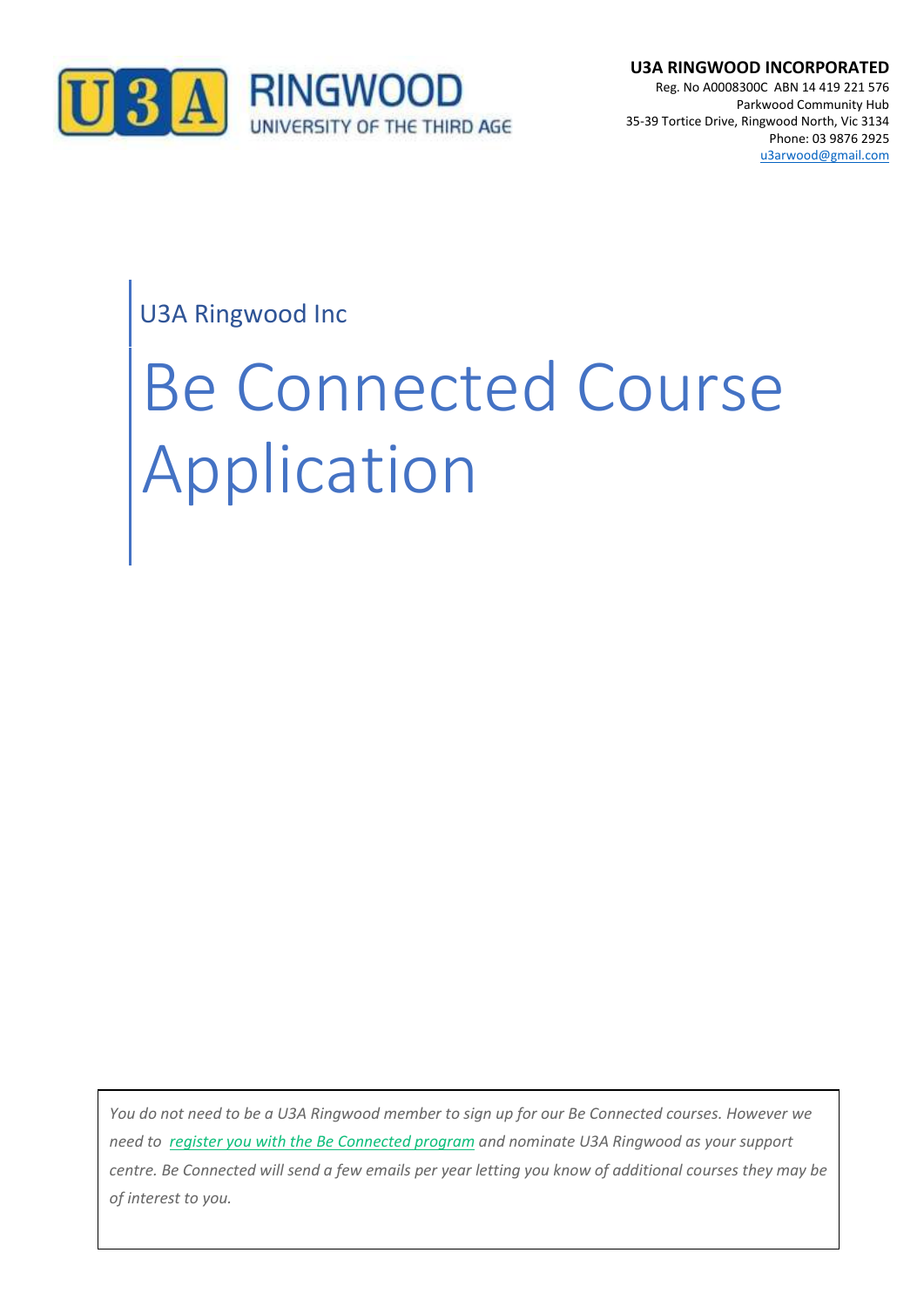

## **Be Connected Membership and Course Enrolment**

U3A Ringwood is offering free beginner computer classes in partnership with the Federal Government's [Be](https://beconnected.esafety.gov.au/) [Connected](https://beconnected.esafety.gov.au/) program. This program delivers FREE computer classes via partners around Australia. *Be Connected* class participants will receive free mentoring on topics such as:

- **EXEC** Getting to know your device
- Safety first
- Online skills
- Connecting to others
- **.** ISPs, Wi-Fi networks and mobile networks
- Loading and using apps on your devices
- Using online shopping and banking
- Using social media
- Looking up information such as news, weather, recipes, price comparisons, etc
- And much more

You can bring your own device to the new classes or use our Win10 laptops.

The classes are not just for novices – they are ideal refresher courses and can be done at home or at U3A Ringwood.

### **To Get Us to Register You in the Be Connected Program**

Complete and sign the enclosed application form and return it to us making sure that you have ticked that you want U3A Ringwood to register you in the Be Connected program.

### **Returning form to U3A Ringwood**

You can drop off the completed and signed application form when you join our class or post it to our Office at:

U3A Ringwood Inc Parkwood Community Hub, 35-39 Tortice Drive, Ringwood North, Vic 3134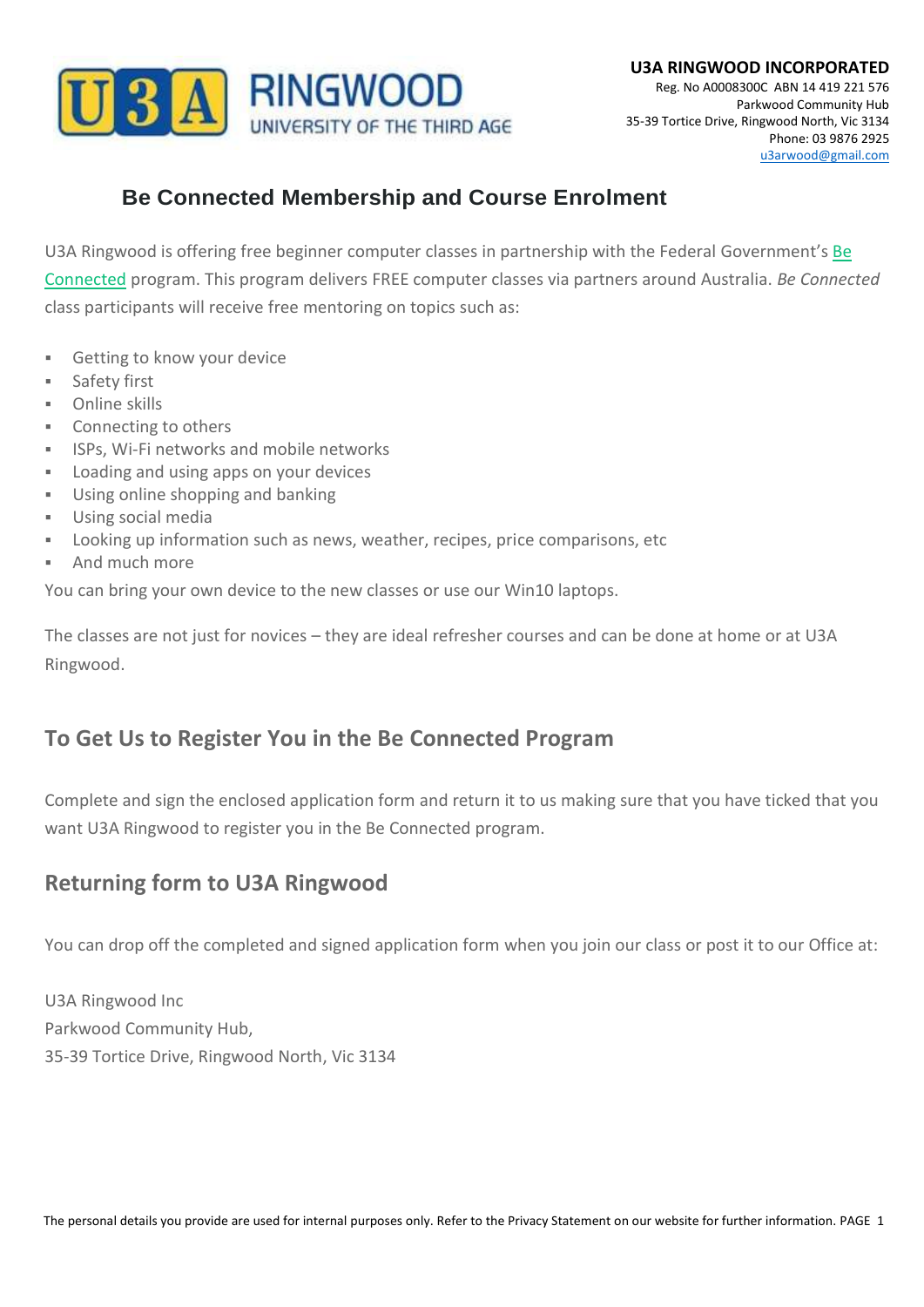

#### **BE CONNECTED CLASS APPLICATION** *Please PRINT clearly*

*Please select as appropriate*

| I have enrolled/re-enrolled Online                                                                                                                                    |  | I want to use this form to enrol or re-enrol                         |  |  |
|-----------------------------------------------------------------------------------------------------------------------------------------------------------------------|--|----------------------------------------------------------------------|--|--|
| I've enrolled online in Be Connected<br>online and have nominated U3A<br>Ringwood as my support centre                                                                |  | I'm a new member (please complete all items<br>below)                |  |  |
| I've verified my details are correct in Be<br>Connected                                                                                                               |  | Please register me into the Be Connected<br>Program on their website |  |  |
| <b>MY DETAILS</b><br>Street No and Name medical contents and the content of the Street No and Name medical contents and Name medica<br><b>EMERGENCY CONTACT INFO:</b> |  |                                                                      |  |  |

#### **MEMBERSHIP FEES / CLASS ENROLMENTS**

*Please complete this form and bring it to our Tortice Drive office to complete your enrolment.* 

U3A Ringwood does not charge fees for Be Connected classes. You also do not need to be a member of U3A Ringwood to attend these classes.

You can enrol in one Be Connected class at any one time. This is to ensure that the maximum number of participants can be mentored. Class enrolments are renewed annually. If the class you have selected is full, you will be wait listed and advised when a place becomes available.

**I acknowledge and accept U3A Ringwood Inc's Membership Commitment and Code of Conduct. Copy supplied with application.**

Signature\_\_\_\_\_\_\_\_\_\_\_\_\_\_\_\_\_\_\_\_\_\_\_\_\_\_\_\_\_\_\_\_\_\_\_\_\_\_\_\_\_\_\_\_ Date\_\_\_\_\_\_\_\_\_\_\_\_\_\_\_\_\_

*Please complete questionnaire overleaf*

The personal details you provide are used for internal purposes only. Refer to the Privacy Statement on our website for further information. PAGE 2